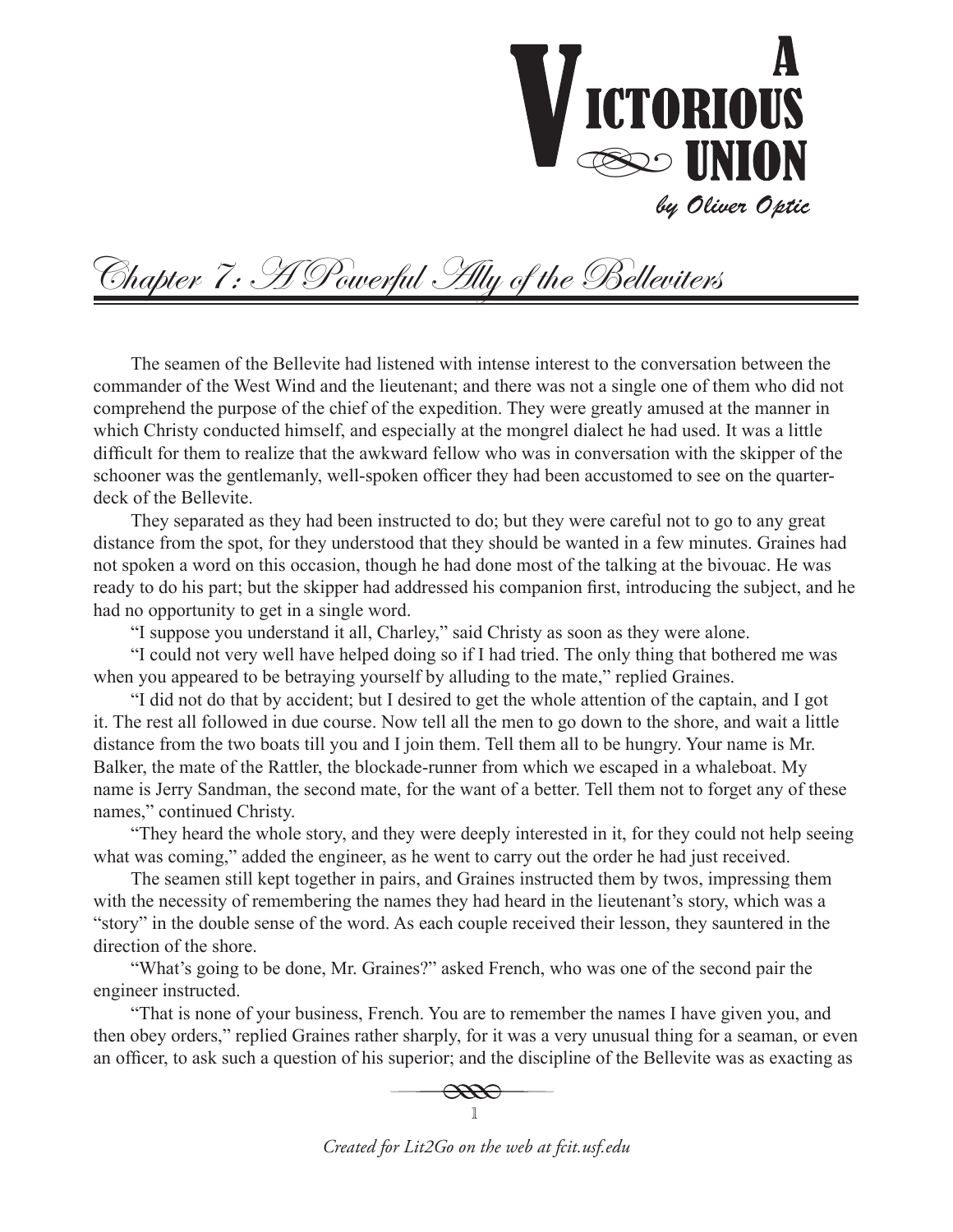*A Victorious Union Chapter 7: A Powerful Ally of the Belleviters*

it was kind and fatherly.

"Excuse me, Mr. Graines; I only wanted to be ready for whatever was coming," pleaded French. "Excused; but don't ask such questions. You listened to the conversation between your officer and the captain of the schooner; and if you cannot comprehend the meaning of it, ask Lines, and he will explain it," added the engineer, "Where are Londall and Vogel?"

"Right by that pile of rubbish, sir," replied French, as he led the way to the shore.

The last pair were instructed and sent with the others, and they asked no questions. Graines joined the lieutenant, who had seated himself on a log, and reported that all was going on right.

"As I said before, Charley, you will be the mate of the Rattler, and will no doubt be engaged for the same position on board of the West Wind. I will ship as second mate, if one of the two men now on board of the vessel is not shipped as such, for I wish to be among the men," said Christy, after looking about him to see that no one was within hearing distance of them.

"I take it I shall not make a long voyage as mate," replied Graines.

"Probably not, though I cannot tell how long you will have to serve in that capacity. I purpose to have the Tallahatchie tow the schooner as far down as practicable; but we shall doubtless have business on our hands before it is time to cut the towline. Now we will wait upon the captain."

They found him walking up and down the shore, apparently somewhat excited; and doubtless he had not entire confidence in the promises of "Jerry Sandman." The six seamen had not joined Captain Sullendine on the shore, but had placed themselves behind a coal shanty quite near the water.

"I've brought the mate down, Cap'n Sull'dine," Christy began, as he and the engineer halted in front of the master of the schooner. "Here he is, an' I reckon there ain't no better sailor in the great Confed'racy. This yere is Mr. Balker."

"How are ye, Mr. Balker? You are just the man I want more'n I want my supper. Now tell me something about yourself."

Graines invented a story suited to the occasion. Then the conversation was about wages; and the candidate haggled for form's sake, but finally accepted the lay the captain offered.

"By the way, Captain Sullendine, do you happen to have a second mate?" asked the engineer when the terms were arranged.

"I had one; but he run away with Bird Riley. He wa'n't good for nothin', and I'm glad he's gone," replied the skipper.

"The man you talked with is Jerry Sandman, and he was the other mate of the Rattler. He isn't a showy fellow, but he was a first-class second mate," continued Graines.

"Then I ship him as second mate;" and they arranged the wages without much difficulty.

The six seamen were promptly shipped. The whole party then embarked in the two boats, Captain Sullendine dividing them into two parties for the purpose. The fog had settled down very densely upon the shore; but the West Wind was easily found, and they went on board, where one boat was hoisted up to the stern davits, and the other on the port quarter.

"Here you be, Mr. Balker," said Captain Sullendine when the party reached the quarter-deck; and he was so lively in his movements, and so glib in his speech, as to provoke the suspicion that he had imbibed again at the conclusion of his oration on shore. "Here, you, Sopsy!" he continued in a loud



*Created for Lit2Go on the web at fcit.usf.edu*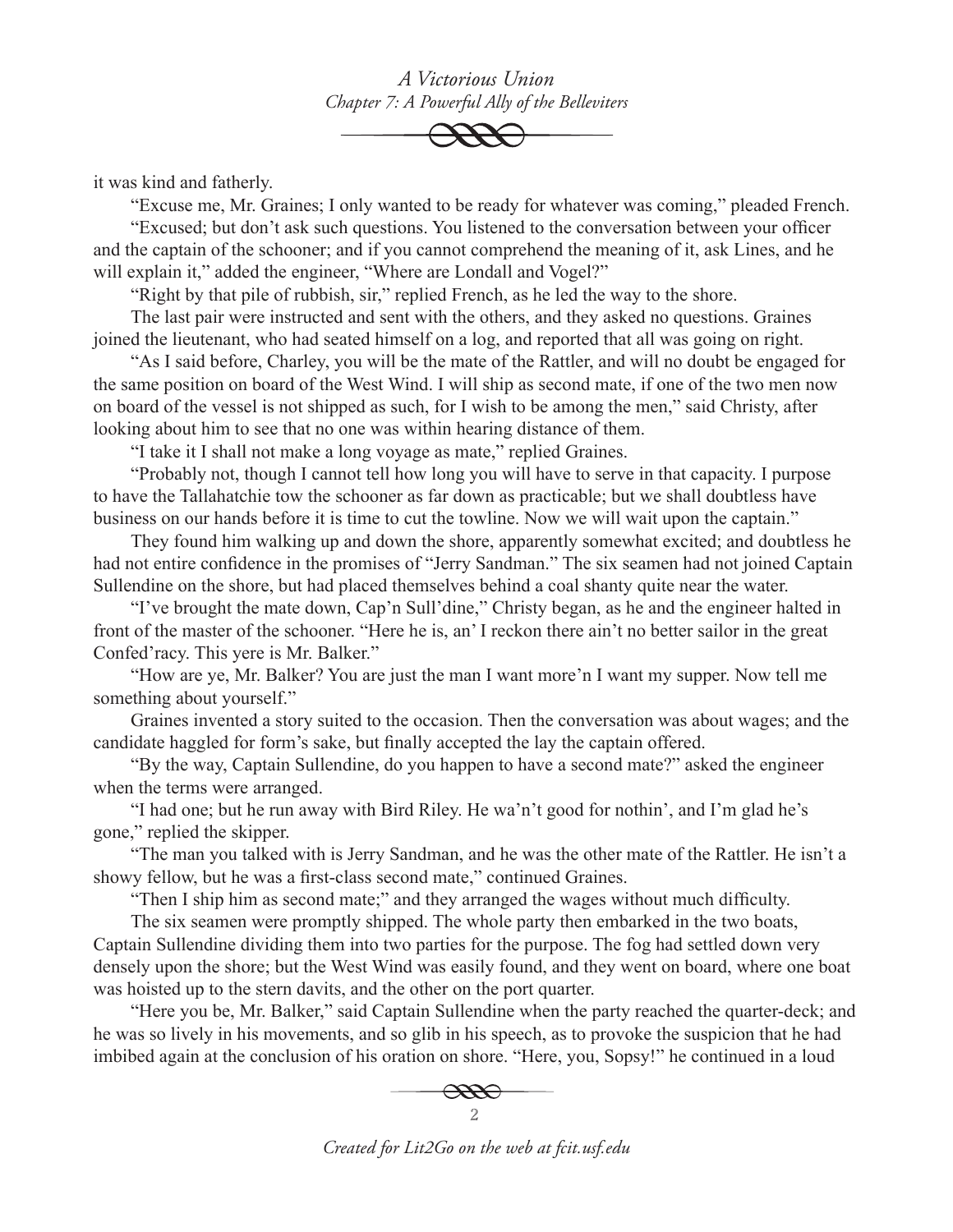*A Victorious Union Chapter 7: A Powerful Ally of the Belleviters*



voice.

A lantern was burning on the companion, which enabled the party to see that the waist of the vessel was compactly packed with bales of cotton. The schooner seemed to be of considerable size, and Christy thought she must be loaded with a very large cargo of the precious merchandise. In answer to the captain's call, Sopsy, who proved to be the negro cook of the vessel, presented himself.

"All these people want something to eat, Sopsy. Let the crew eat in the deck-house for'ad, and bring a lunch into the cabin right off," continued Captain Sullendine.

"Yis, sar," replied the cook with emphasis. "Git 'em quicker'n a man kin swaller his own head. Libes dar a man wid soul so dead"—

"Never mind the varse, Sopsy," interposed the captain.

"—As never to hisself have said"—

"Hurry up, Sopsy!"

"He don't say dat, Massa Cap'n," added the cook, as he shuffled off over the bales of cotton. "Hullo there, Bokes! Where are you, Bokes?" called the captain again.

"On deck, Cap'n," replied a white man, crawling out from a small opening in the bales.

"Wake up, Bokes! You ain't dead yet."

"No, sir; wide awake's a coon in a hencoop," added the man, who appeared to be one of the two left on board by the deserters, the cook being the other.

"Be alive, Bokes! Here, wait a minute!" and the captain ran down the companion ladder to the cabin, from which he presently appeared with a bottle in each hand. "Do you see them men on the cotton, Bokes?" he asked, pointing with one of them at the six Belleviters, who stood where they had taken their stations after hoisting up the quarter-boat.

"I see sunthin over thar," replied the seaman, who seemed to be hardly awake yet.

"Them's the new crew I shipped to-night—six on 'em, or seven with the second mate," added the captain. "Show 'em over to the deck-house, and let 'em pick out their bunks."

"Seven on 'em; the cook and me makes nine, and they ain't but eight berths in the deck-house, Cap'n," replied Bokes, who seemed to be afraid of losing his own sleeping quarters.

"You can sleep on the deck, then. These are all good men, and they must have good berths," added the captain. "You can sleep as well in the scuppers as anywhere else, Bokes; and you ain't more'n half awake any time."

"Must have my berth, Cap'n, or I go ashore," persisted the seaman.

"Small loss anyhow," growled the captain.

"How is the cabin, Captain Sullendine?" interposed Graines.

"Two staterooms and four berths," replied the master.

"Then why can't the second mate take one of the berths in the cabin?" suggested the new mate. "He is a first-rate fellow, and I reckon he's a better sailor than I am, for he's been to sea about all his life."

"Tain't reg'lar to have the second mate in the cabin. He'll have t'eat with us if he bunks there," argued the master.

"He'll have to keep his watch on deck when we eat, and I reckon he'll have to take his grub



*Created for Lit2Go on the web at fcit.usf.edu*